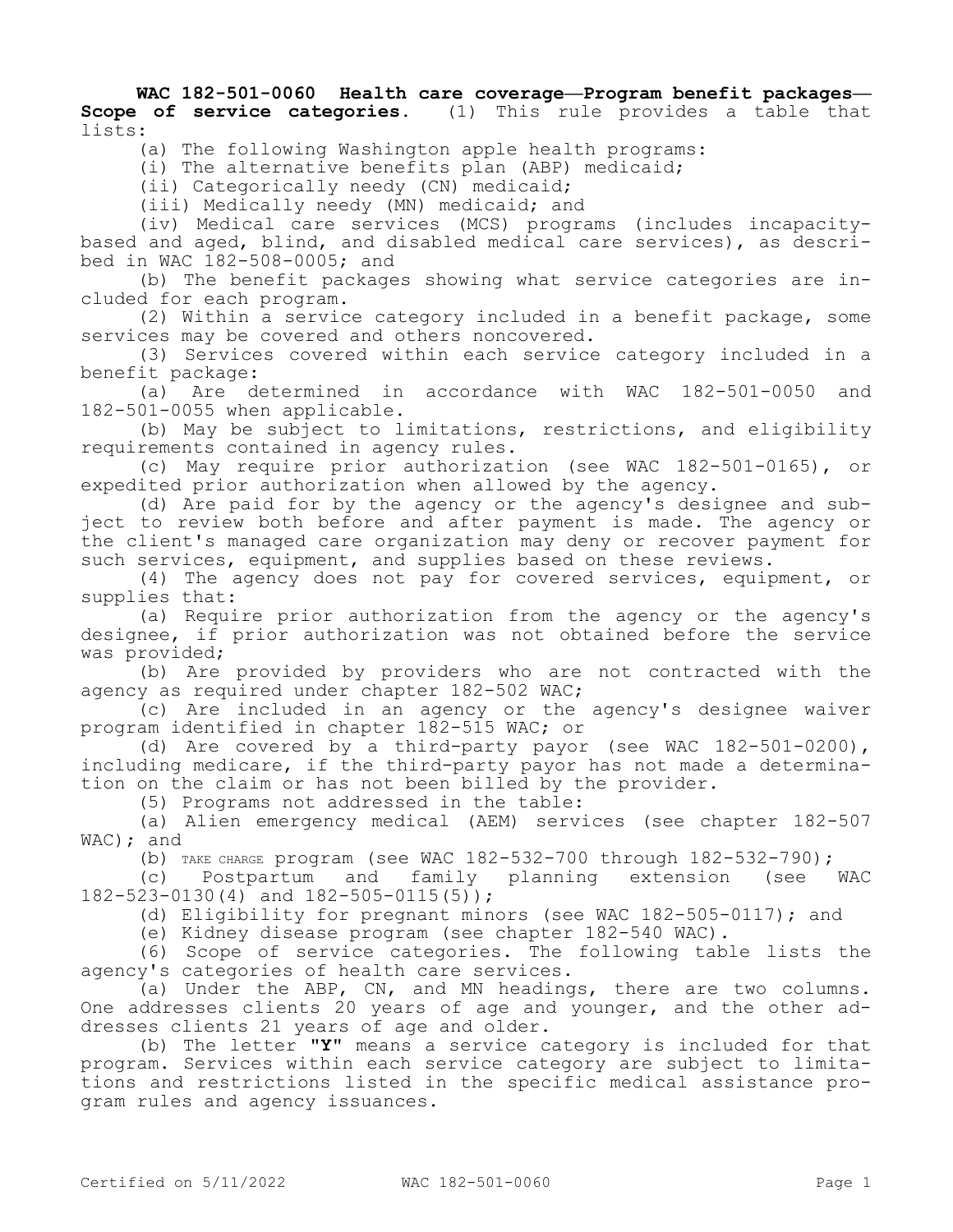(c) The letter **"N"** means a service category is not included for that program.

(d) Refer to WAC 182-501-0065 for a description of each service category and for the specific program rules containing the limitations and restrictions to services.

| Service Categories                                                                | ABP 20-     | ABP 21+     | $CN1 20-$   | $CN 21+$    | MN 20-      | $MN$ 21+    | <b>MCS</b>  |
|-----------------------------------------------------------------------------------|-------------|-------------|-------------|-------------|-------------|-------------|-------------|
| Ambulance (ground and air)                                                        | Y           | Y           | Y           | Y           | Y           | Y           | Y           |
| Applied behavior analysis (ABA)                                                   | Y           | Y           | Y           | Y           | Y           | Y           | N           |
| Behavioral health services                                                        | Y           | Y           | Y           | Y           | Y           | Y           | Y           |
| Blood/blood products/related services                                             | Y           | Y           | Y           | Y           | Y           | Y           | Y           |
| Dental services                                                                   | $\mathbf Y$ | $\mathbf Y$ | Y           | $\mathbf Y$ | $\mathbf Y$ | Y           | $\mathbf Y$ |
| Diagnostic services (lab and X-ray)                                               | $\mathbf Y$ | $\mathbf Y$ | Y           | $\mathbf Y$ | $\mathbf Y$ | Y           | $\mathbf Y$ |
| Early and periodic screening, diagnosis, and treatment<br>(EPSDT) services        | $\mathbf Y$ | $\mathbf N$ | Y           | N           | Y           | N           | $\mathbf N$ |
| Enteral nutrition program                                                         | Y           | $\mathbf Y$ | $\mathbf Y$ | Y           | $\mathbf Y$ | $\mathbf Y$ | Y           |
| Habilitative services                                                             | Y           | $\mathbf Y$ | $\mathbf N$ | $\mathbf N$ | N           | N           | N           |
| Health care professional services                                                 | Y           | Y           | Y           | Y           | Y           | Y           | Y           |
| Health homes                                                                      | Y           | $\mathbf Y$ | Y           | $\mathbf Y$ | N           | N           | N           |
| Hearing evaluations                                                               | Y           | $\mathbf Y$ | Y           | Y           | Y           | Y           | Y           |
| Hearing aids                                                                      | Y           | $\mathbf Y$ | Y           | Y           | Y           | Y           | Y           |
| Home health services                                                              | Y           | $\mathbf Y$ | Y           | Y           | Y           | Y           | $\mathbf Y$ |
| Home infusion therapy/parenteral nutrition program                                | Y           | $\mathbf Y$ | Y           | Y           | $\mathbf Y$ | Y           | Y           |
| Hospice services                                                                  | Y           | $\mathbf Y$ | Y           | Y           | Y           | Y           | $\mathbf N$ |
| Hospital services Inpatient/outpatient                                            | $\mathbf Y$ | $\mathbf Y$ | Y           | $\mathbf Y$ | $\mathbf Y$ | $\mathbf Y$ | $\mathbf Y$ |
| Intermediate care facility/services for persons with<br>intellectual disabilities | Y           | Y           | Y           | Y           | Y           | Y           | Y           |
| Maternity care and delivery services                                              | Y           | Y           | Y           | Y           | Y           | Y           | Y           |
| Medical equipment, supplies, and appliances                                       | Y           | Y           | Y           | Y           | Y           | Y           | Y           |
| Medical nutrition therapy                                                         | Y           | N           | Y           | N           | Y           | N           | Y           |
| Nursing facility services                                                         | Y           | Y           | Y           | Y           | Y           | Y           | Y           |
| Organ transplants                                                                 | Y           | Y           | Y           | Y           | Y           | Y           | Y           |
| Orthodontic services                                                              | Y           | N           | Y           | N           | Y           | N           | N           |
| Out-of-state services                                                             | Y           | $\mathbf Y$ | Y           | Y           | Y           | Y           | N           |
| Outpatient rehabilitation services (OT, PT, ST)                                   | Y           | Y           | Y           | Y           | Y           | N           | Y           |
| Personal care services                                                            | Y           | $\mathbf Y$ | Y           | Y           | N           | $\mathbf N$ | N           |
| Prescription drugs                                                                | Y           | Y           | Y           | Y           | Y           | Y           | Y           |
| Private duty nursing                                                              | Y           | Y           | Y           | $\mathbf Y$ | Y           | Y           | N           |
| Prosthetic/orthotic devices                                                       | Y           | Y           | Y           | Y           | Y           | Y           | Y           |
| Reproductive health services                                                      | Y           | $\mathbf Y$ | Y           | $\mathbf Y$ | Y           | Y           | $\mathbf Y$ |
| Respiratory care (oxygen)                                                         | Y           | Y           | Y           | Y           | Y           | $\mathbf Y$ | Y           |
| School-based medical services                                                     | Y           | N           | Y           | N           | Y           | N           | $\mathbf N$ |
| Vision care Exams, refractions, and fittings                                      | Y           | Y           | Y           | Y           | Y           | Y           | Y           |
| Vision hardware Frames and lenses                                                 | Y           | N           | $\mathbf Y$ | N           | Y           | N           | $\mathbf N$ |

1 Clients enrolled in the Washington apple health for kids and Washington apple health for kids with premium programs, which includes the children's health insurance program (CHIP), receive CN-scope of health care services.

[Statutory Authority: RCW 41.05.021, 41.05.160, and Thurston County Superior Court in J.C. and H.S. v. Washington State Health Care Authority, no. 20-2-01813-34. WSR 22-08-035, § 182-501-0060, filed 3/29/22, effective 4/29/22. Statutory Authority: RCW 41.05.021, 41.05.160, 2018 c 159. WSR 19-14-020, § 182-501-0060, filed 6/24/19, effective 7/25/19. Statutory Authority: RCW 41.05.021 and 41.05.160. WSR 15-07-083, § 182-501-0060, filed 3/17/15, effective 4/17/15. Statutory Authority: RCW 41.05.021, 2013 2nd sp.s. c 4, and Patient Protection and Affordable Care Act (P.L. 111-148). WSR 14-06-045, §